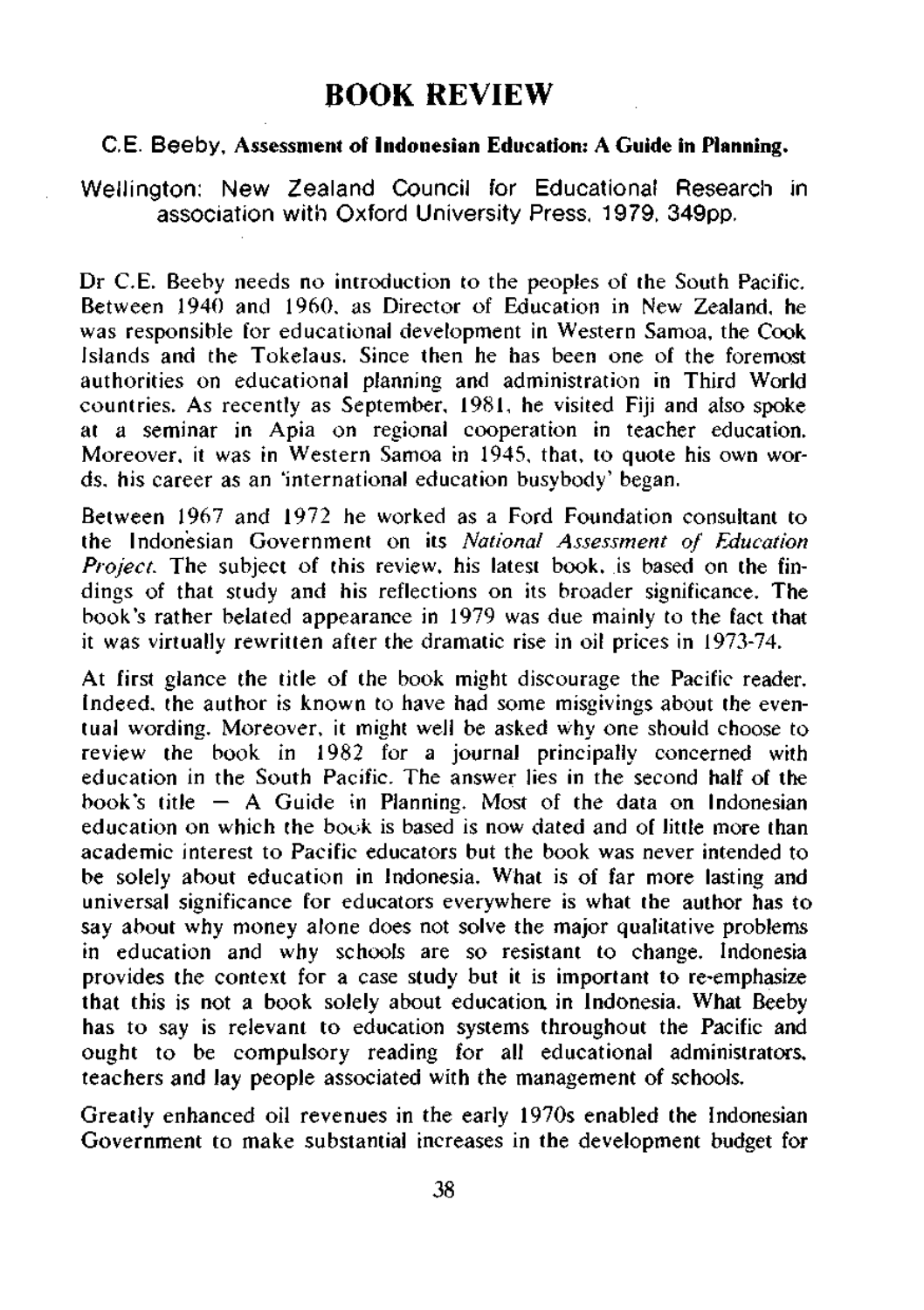education. This meant that a far greater emphasis could be placed on improving the quality as well as the quantity of schooling. But this raised the important question of what money can and cannot buy in the qualitative improvement of teaching and learning. Consideration of this issue provides the central theme of Beeby's study. He suggests that there are two principal barriers to the qualitative improvement of schooling  $-$  material needs which money can overcome and 'a subtle group of restraints not immediately responsive to rapid injections of finance.' At the time of independence, Indonesia espoused lofty educational ideals but the gap is often wide between them and what goes on in the ordinary classroom when the door is closed and the teacher is left alone with forty or more children, a blackboard and a few old textbooks.

The Indonesian project was designed to assess the education system's potential for growth, or its capacity for change to meet new demands. Beeby's analysis of this provides an extension of his now celebrated theory of the stages of growth, as outlined in his earlier work. *The Quality of Education in Developing Countries.*<sup>1</sup> More money can obviously facilitate change, but what teachers teach and how they teach seems to depend primarily on a complex array of psychological and administrative factors — what Beeby terms, the subtle group of restraints. For example, money can be used to replace bare, crowded and overworked school buildings, but it does not, by itself, alter the long-term effect on teachers of working in such conditions. The habits, attitudes and methods of work encouraged  $-$  or even imposed  $-$  by poor material facilities do not necessarily disappear when the physical conditions are improved. Likewise, with books. Money can provide them but it cannot determine how they will be used. How different should new textbooks be from the old? If students are to be taught to think for themselves they need texts which will help to develop such skills but a teacher who has not been taught to search out facts for himself or to think about them independently can scarcely be expected to use new books effectively in training others in these difficult skills. Moreover, it takes energy, courage and strong motivation to desert the habits of a lifetime for methods that tempt a class to come alive. Changes in the behaviour of teacher and taught, do indeed, as Beeby asserts, lie far beyond the touch of a mere Midas.

It is Beeby's capacity to feel the pulse rate of an education system that makes his writing especially significant. He once remarked to the reviewer that anyone wishing to reform schooling had to have an intuitive feel for the capacity of the schools to respond effectively. It was no use demanding more of the teachers than they could cope with both intellectually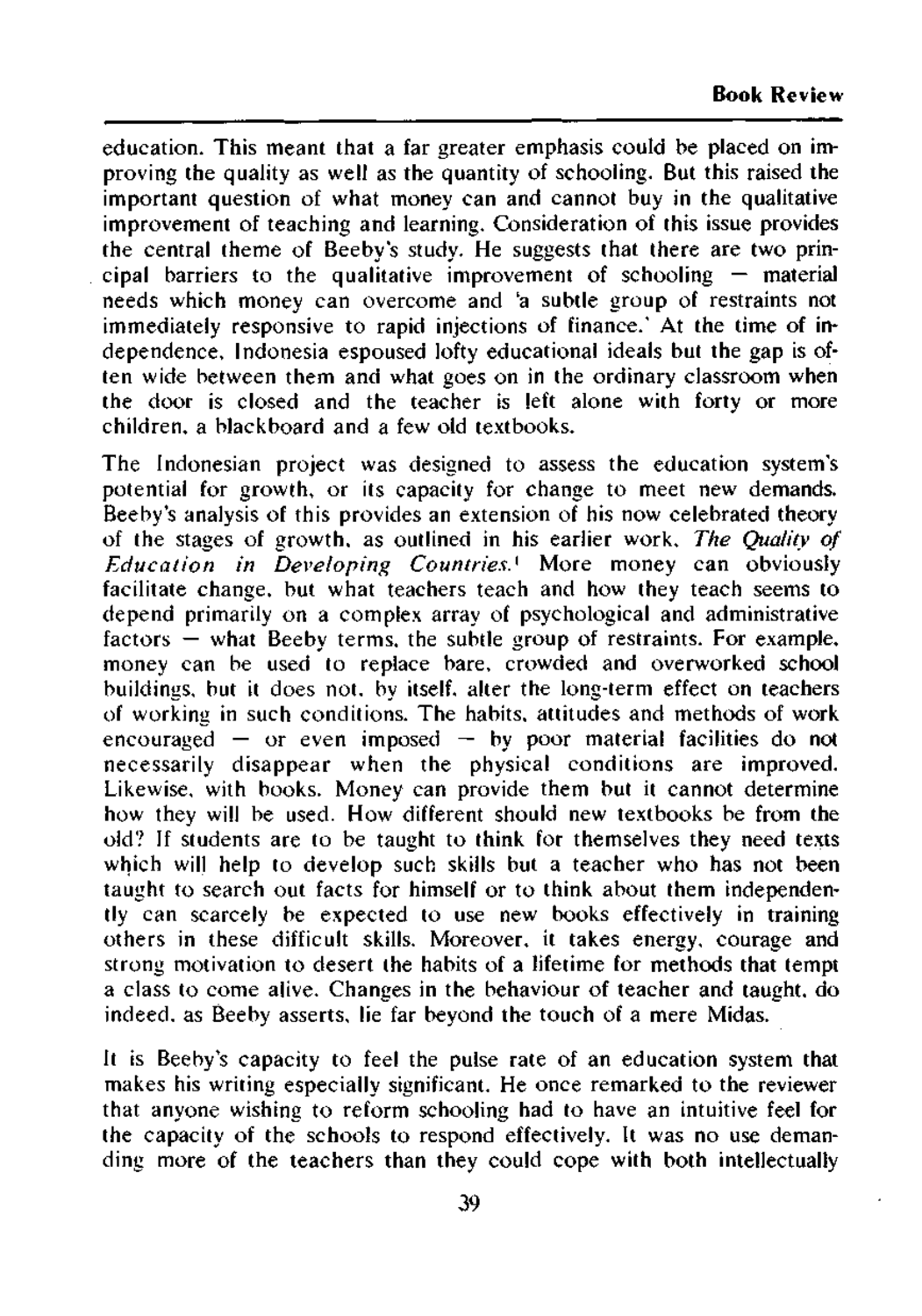and at the practical level in the classroom. Considerations of this sort, based on a lifetime's experience, have contributed to his belief that successful educational planning and administration (he draws no sharp distinction) is very much an art  $\frac{3}{4}$  something caught as much as taught.

The Indonesian study is divided into three parts. The first provides a brief background to the country and its schools. The second outlines the main findings of the project, while the third part examines the aims of education in Indonesia and future strategy for qualitative change. In part two, which amounts to about two-thirds of the book, Beeby examines a wide range of factors in relation to their impact on the quality of education. These include the shortages of buildings, equipment and books — 'of all the problems which make it difficult for teachers to break through to more meaningful methods of teaching, the lack of books is the most urgent,' methods of teaching and the state of the teaching profession — 'many teachers in all school systems are *not* ready and eager for change,' professional leadership and supervision  $-$  'the transition from centralized control to local initiative is far from simple,' incentives for teachers, the unity of the education system, examinations  $-$  'there is no more immediate incentive for teachers to modify their methods of teaching, and students their methods of learning, than gradually to decrease the proportion of examination questions that can be passed by glibly memorizing notes and increasing the number which demand real thinking,' teacher-training and the curriculum  $-$  'the educational aims of officials may be quite different from those of parents and little is changed simply by rewriting the syllabus of instruction.' The flow of students through the school system and the educational demands of the consumers of education are similarly analysed along with the structure of the school system and the administrative framework of education. Part three examines in detail, the often conflicting aims of education in developing countries and the relationship between politics and educational planning.

As with all Beeby's writing, the presentation is well-structured and a model of clear concise prose. The format of the book, and especially the distinctive batik design on the dust-jacket, is also a tribute to the consistently high standards of production maintained by the New Zealand Council for Educational Research.

As one reviewer remarked shortly after the book was published, 'there is so much of value in the book. Just please read it. You will enjoy it and profit from it.'<sup>2</sup>

> Clive Whitehead University of Western Australia